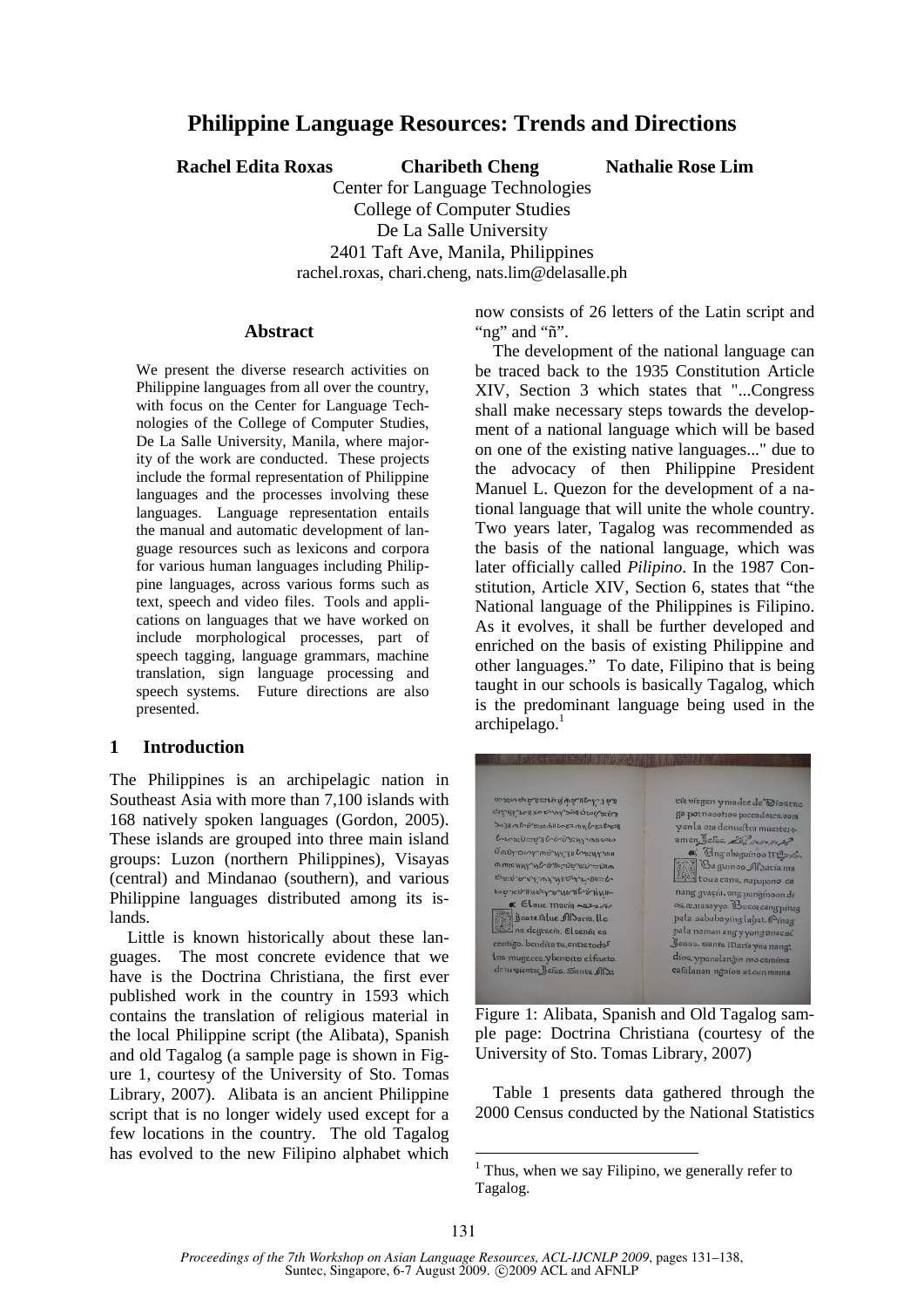Office, Philippine government, on the Philippine languages that are spoken by at least one percent of the population.

| Languages        | Number of native |
|------------------|------------------|
|                  | speakers         |
| Tagalog          | 22,000,000       |
| Cebuano          | 20,000,000       |
| Ilokano          | 7,700,000        |
| Hiligaynon       | 7,000,000        |
| Waray-Waray      | 3,100,000        |
| Capampangan      | 2,900,000        |
| "Northern Bicol" | 2,500,000        |
| Chavacano        | 2,500,000        |
| Pangasinan       | 1,540,000        |
| "Southern Bicol" | 1,200,000        |
| Maranao          | 1,150,000        |
| Maguindanao      | 1,100,000        |
| Kinaray-a        | 1,051,000        |
| Tausug           | 1,022,000        |
| Surigaonon       | 600,000          |
| Masbateño        | 530,000          |
| Aklanon          | 520,000          |
| Ibanag           | 320,000          |

Table 1. Philippine languages spoken by least 1% of the population.

Linguistics information on Philippine languages are available, but as of yet, the focus has been on theoretical linguistics and little is done about the computational aspects of these languages. To add, much of the work in Philippine linguistics focused on the Tagalog language (Liao, 2006, De Guzman, 1978). In the same token, NLP researches have been focused on Tagalog, although pioneering work on other languages such as Cebuano, Hiligaynon, Ilocano, and Tausug have been made. As can be noticed from this information alone, NLP research on Philippine languages is still at its infancy stage.

One of the first published works on NLP research on Filipino was done by Roxas (1997) on IsaWika!, a machine translation system involving the Filipino language. From then on most of the NLP researches have been conducted at the Center for Language Technologies of the College of Computer Studies, De La Salle University, Manila, Philippines, in collaboration with our partners in academe from all over the country. The scope of experiments have expanded from north of the country to south, from text to speech to video forms, and from present to past data.

NLP researches address the manual construction of language resources literally built from almost non-existent digital forms, such as the grammar, lexicon, and corpora, augmented by some automatic extraction algorithms. Various language tools and applications such as machine translation, information extraction, information retrieval, and natural language database interface, were also pursued. We will discuss these here, the corresponding problems associated with the development of these projects, and the solutions provided. Future research plans will also be presented.

## **2 Language Resources**

We report here our attempts in the manual construction of Philippine language resources such as the lexicon, morphological information, grammar, and the corpora which were literally built from almost non-existent digital forms. Due to the inherent difficulties of manual construction, we also discuss our experiments on various technologies for automatic extraction of these resources to handle the intricacies of the Filipino language, designed with the intention of using them for various language technology applications.

We are currently using the English-Filipino lexicon that contains 23,520 English and 20,540 Filipino word senses with information on the part of speech and co-occurring words through sample sentences. This lexicon is based on the dictionary of the Commission on the Filipino Language (Komisyon sa Wikang Filipino), and digitized by the IsaWika project (Roxas, 1997). Additional information such as synsetID from Princeton WordNet were integrated into the lexicon through the AeFLEX project (Lim, *et al.*, 2007b). As manually populating the database with the synsetIDs from WordNet is tedious, automating the process through the SUMO (Suggested Upper Merged Ontology) as an InterLingua is being explored to come up with the Filipino WordNet (Tan and Lim, 2007).

Initial work on the manual collection of documents on Philippine languages has been done through the funding from the National Commission for Culture and the Arts considering four major Philippine Languages namely, Tagalog, Cebuano, Ilocano and Hiligaynon with 250,000 words each and the Filipino sign language with 7,000 signs (Roxas, *et al.*, 2009). Computational features include word frequency counts and a concordancer that allows viewing co-occurring words in the corpus. Mark-up conventions followed some of those used for the ICE project.

Aside from possibilities of connecting the Philippine islands and regions through language,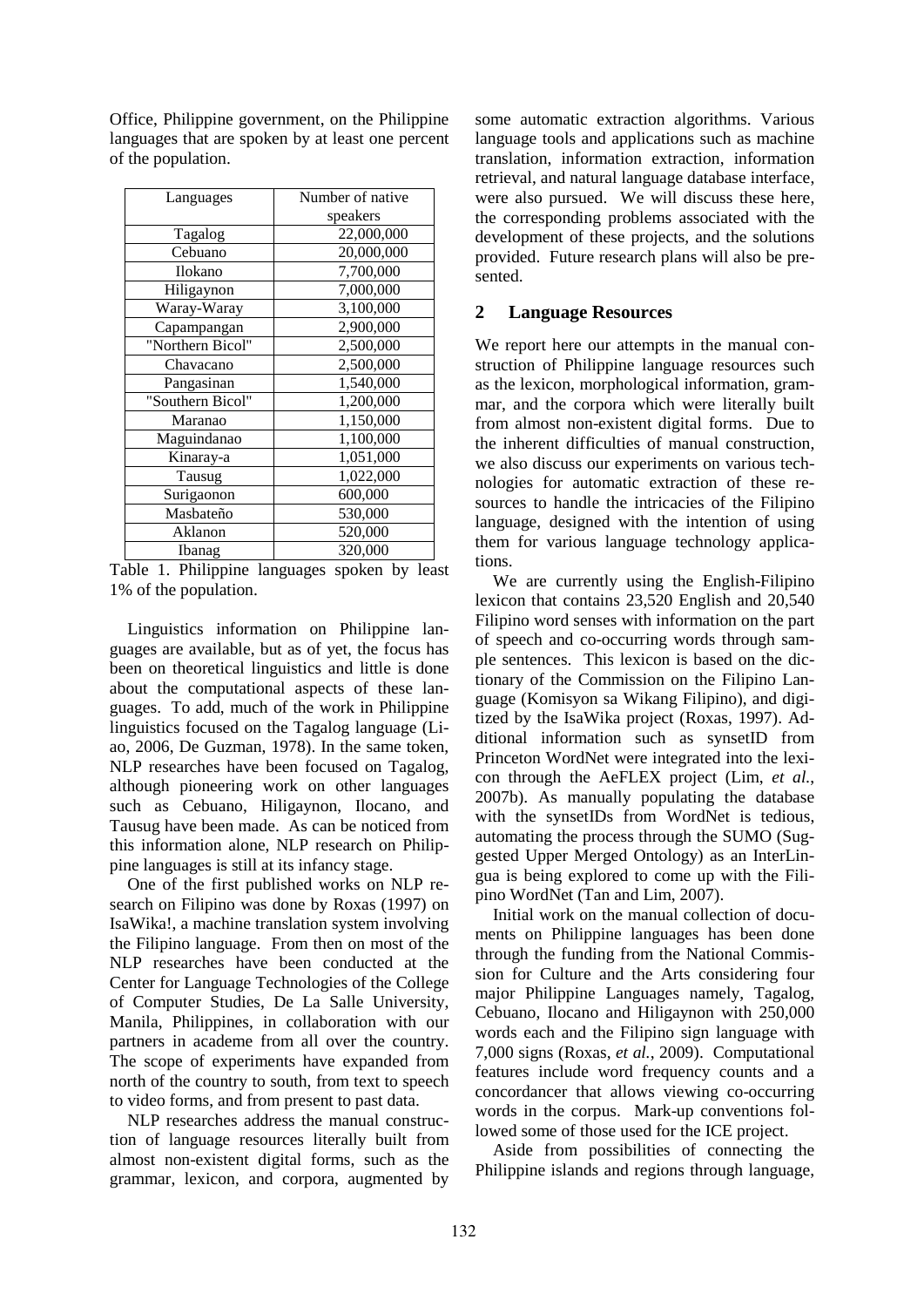crossing the boundaries of time are one of the goals (Roxas, 2007a; Roxas, 2007b). An unexplored but equally challenging area is the collection of historical documents that will allow research on the development of the Philippine languages through the centuries, one of which is the already mentioned Doctrina Christiana which was published in 1593.

Attempts are being made to expand on these language resources and to complement manual efforts to build these resources. Automatic methods and social networking are the two main options currently being considered.

#### **2.1 Language Resource Builder**

Automatic methods for bilingual lexicon extraction, named-entity extraction, and language corpora are also being explored to exploit on the resources available on the internet. These automatic methods are discussed in detail in this section.

An automated approach of extracting bilingual lexicon from comparable, non-parallel corpora was developed for English as the source language and Tagalog as the target language (Tiu and Roxas, 2008). The study combined approaches from previous researches which only concentrated on context extraction, clustering techniques, or usage of part of speech tags for defining the different senses of a word, and ranking has shown improvement to overall F-measure from 7.32% to 10.65% within the range of values from previous studies. This is despite the use of limited amount of corpora of 400k and seed lexicon of 9,026 entries in contrast to previous studies of 39M and 16,380, respectively.

The NER-Fil is a Named Entity Recognizer for Filipino Text (Lim, *et al.*, 2007a). This system automatically identifies and stores namedentities from documents, which can also be used to annotate corpora with named-entity information. Using machine learning techniques, named entities are also automatically classified into appropriate categories such as person, place, and organization.

AutoCor is an automatic retrieval system for documents written in closely-related languages (Dimalen and Roxas, 2007). Experiments have been conducted on four closely-related Philippine languages, namely: Tagalog, Cebuano and Bicolano. Input documents are matched against the n-gram language models of relevant and irrelevant documents. Using common word pruning to differentiate between the closely-related Philippine languages, and the odds ratio query

generation methods, results show improvements in the precision of the system.

Although automatic methods can facilitate the building of the language resources needed for processing natural languages, these automatic methods usually employ learning approaches that would require existing language resources as seed or learning data sets.

#### **2.2 Online Community for Corpora Building**

PALITO is an online repository of the Philippine corpus (Roxas, *et al.*, 2009). It is intended to allow linguists or language researchers to upload text documents written in any Philippine language, and would eventually function as corpora for Philippine language documentation and research. Automatic tools for data categorization and corpus annotation are provided by the system. The LASCOPHIL (La Salle Corpus of Philippine Languages) Working Group is assisting the project developers of PALITO in refining the mechanics for the levels of users and their corresponding privileges for a manageable monitoring of the corpora. Videos on the Filipino sign language can also be uploaded into the system. Uploading of speech recordings will be considered in the near future, to address the need to employ the best technology to document and systematically collect speech recordings especially of nearly extinct languages in the country. This online system capitalizes on the opportunity for the corpora to expand faster and wider with the involvement of more people from various parts of the world. This is also to exploit on the reality that many of the Filipinos here and abroad are native speakers of their own local languages or dialects and can largely contribute to the growth of the corpora on Philippine languages.

# **3 Language Tools**

Language tools are applications that support linguistic research and processing of various language computational layers. These include lexical units, to syntax and semantics. Specifically, we have worked on the morphological processes, part of speech tagging and parsing. These processes usually employ either the rule-based approach or the example-based approach. In general, rule-based approaches capture language processes by formally capturing these processes which would require consultations and inputs from linguists. On the other hand, examplebased approaches employ machine learning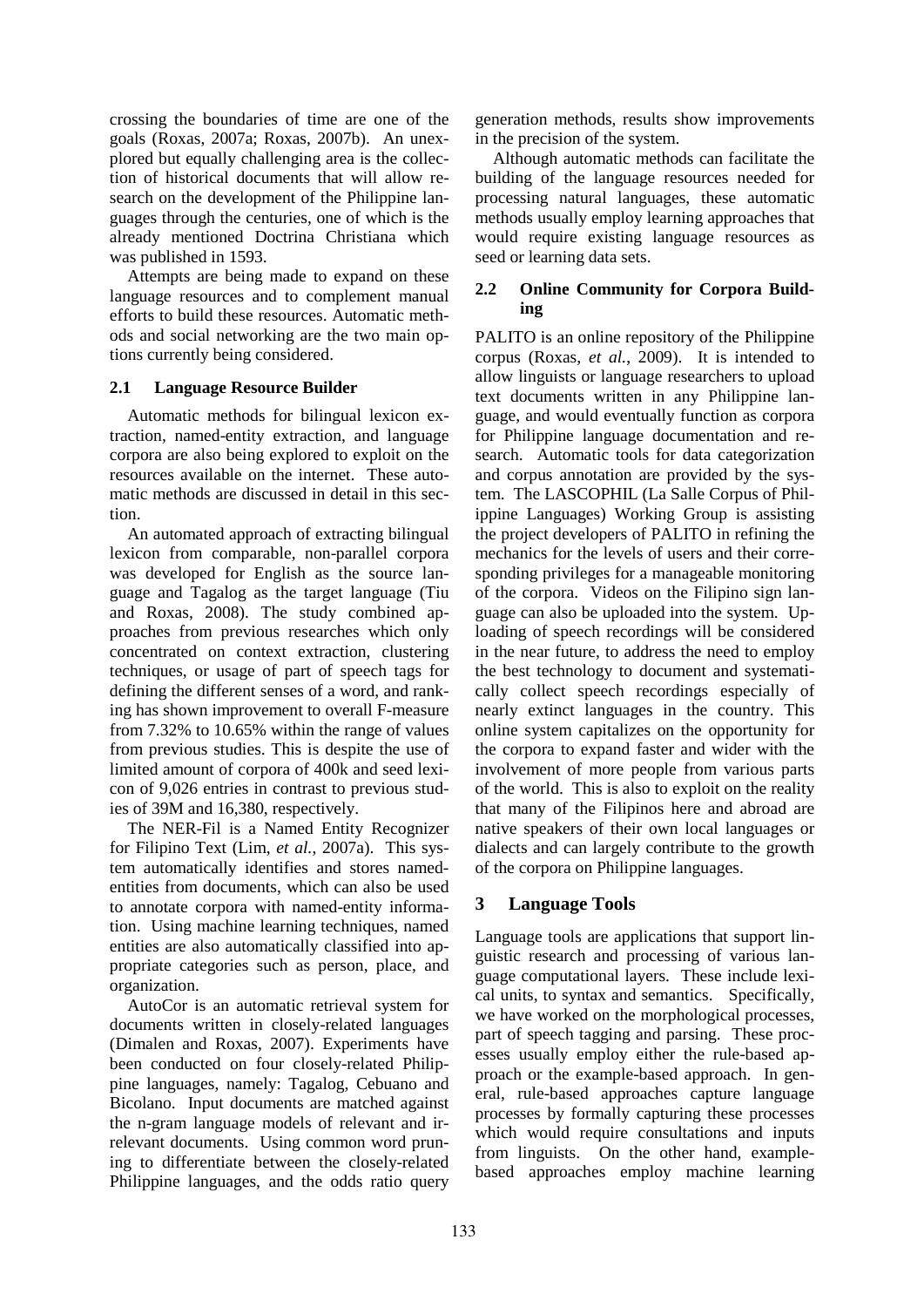methodologies where automatic learning of rules is performed based on manually annotated data that are done also by linguists.

## **3.1 Morphological Processes**

We have tested both rule-based and examplebased approaches in developing our morphological analyzers and generators. Rule-based morphological analysis in the current methods, such as finite-state and unification-based, are predominantly effective for handling concatenative morphology (e.g. prefixation and suffixation), although some of these techniques can also handle limited non-concatenative phenomena (e.g. infixation and partial and full-stem reduplication) which are largely used in Philippine languages. TagMA (Fortes-Galvan and Roxas, 2007) uses a constraint-based method to perform morphological analysis that handles both concatenative and non-concatenative morphological phenomena, based on the optimality theory framework and the two-level morphology rule representation. Test results showed 96% accuracy. The 4% error is attributed to d-r alteration, an example of which is in the word *lakaran*, which is from the root word *lakad* and suffix *-an*, but *d* is changed to *r*. Unfortunately, since all candidates are generated, and erroneous ones are later eliminated through constraints and rules, time efficiency is affected by the exhaustive search performed.

To augment the rule-based approach, an example-based approach was explored by extending Wicentowski's Word Frame model through learning of morphology rules from examples (Cheng and See, 2006). In the WordFrame model, the seven-way split re-write rules composed of the canonical prefix/beginning, pointof-prefixation, common prefix substrings, internal vowel change, common suffix substring, point-of-suffixation, and canonical suffix/ending. Infixation, partial and full reduplication as in Tagalog and other Philippine languages are improperly modeled in the WordFrame model as point-of-prefixation as in the word (*hin)-intay*  which should have been modeled as the word *hintay* with infix *–in-.* Words with an infix within a prefix are also modeled as point-of-prefixation as in the word (*hini-)hintay* which should be represented as infix –*in* in partial reduplicated syllable *hi-*. In the revised WordFrame model (Cheng and See, 2006), the non-concatenative Tagalog morphological behaviors such as infixation and reduplication are modeled separately and correctly. Unfortunately, it is still not capable of fully modeling Filipino morphology since some occurrences of reduplication are still represented as point-of-suffixation for various locations of the longest common substring. There are also some problems in handling the occurrence of several partial or whole-word reduplications within a word. Despite these problems, the training of the algorithm that learns these re-write rules from 40,276 Filipino word pairs derived 90% accuracy when applied to an MA. The complexity of creating a better model would be computationally costly but it would ensure an increase in performance and reduced number of rules.

Work is still to be done on exploring techniques and methodologies for morphological generation (MG). Although it could be inferred that the approaches for MA can be extended to handle MG, an additional disambiguation process is necessary to choose the appropriate output from the many various surface form of words that can be generated from one underlying form.

## **3.2 Part of Speech Tagging**

One of the most useful information in the language corpora are the part of speech tags that are associated with each word in the corpora. These tags allow applications to perform other syntactic and semantic processes. Firstly, with the aid of linguists, a revised tagset for Tagalog has been formulated (Miguel and Roxas, 2007), since a close examination of the existing tagset for languages such as English showed the insufficiency of this tagset to handle certain phenomena in Philippine languages such as the lexical markers, ligatures and enclitics. The lexical marker *ay* is used in inverted sentences such as *She is good* (*Siya ay mabuti*). Ligatures can take the form of the word *na* or suffixes  $-ng(-g)$ , the former is used if the previous noun, pronoun or adjective ends with a consonant (except for *n*), and the latter if the previous word ends with a vowel (or *n*).

Manual tagging of corpora has allowed the performance of automatic experiments on some approaches for tagging for Philippine languages namely MBPOST, PTPOST4.1, TPOST and TagAlog, each one exploring on a particular approach in tagging such as memory-based POS, template-based and rule-based approaches. A study on the performance of these taggers showed accuracies of 85, 73, 65 and 61%, respectively (Miguel and Roxas, 2007).

## **3.3 Language Grammars**

Grammar checkers are some of the applications where syntactic specification of languages is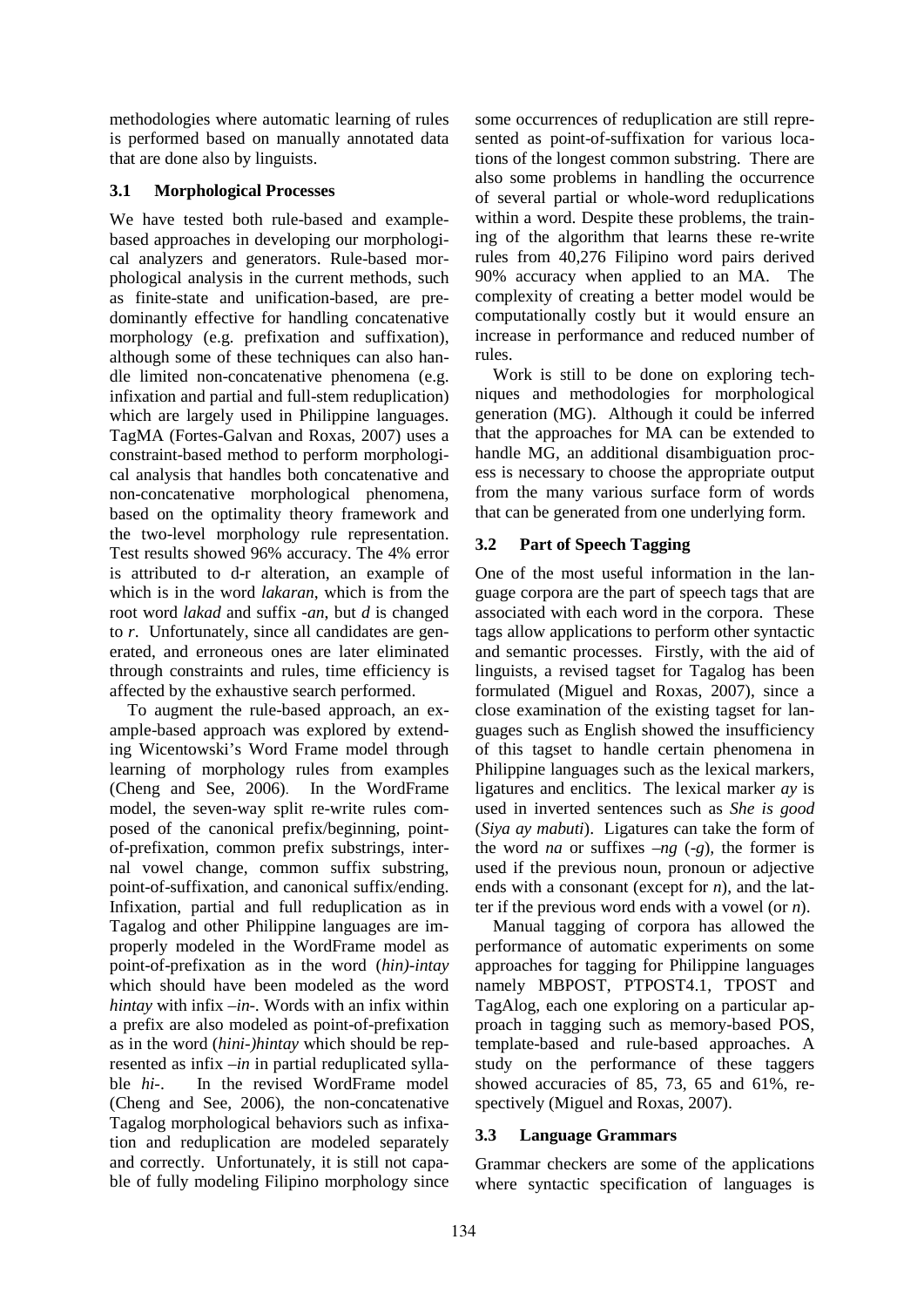necessary. SpellCheF is a spell checker for Filipino that uses a hybrid approach in detecting and correcting misspelled words in a document (Cheng, *et al.*, 2007). Its approach is composed of dictionary-lookup, n-gram analysis, Soundex and character distance measurements. It is implemented as a plug-in to OpenOffice Writer. Two spelling rules and guidelines, namely, the Komisyon sa Wikang Filipino 2001 Revision of the Alphabet and Guidelines in Spelling the Filipino Language, and the Gabay sa Editing sa Wikang Filipino rulebooks, were incorporated into the system. SpellCheF consists of the lexicon builder, the detector, and the corrector; all of which utilized both manually formulated and automatically learned rules to carry out their respective tasks.

FiSSAn, on the other hand, is a semanticsbased grammar checker. Lastly, PanPam (Jasa, *et al.*, 2007) is an extension of FiSSAn that also incorporates a dictionary-based spell checker (Borra, *et al.,* 2007).

These systems make use of the rule-based approach. To complement these systems, an example-based approach is considered through a grammar rule induction method (Alcantara and Borra, 2008). Constituent structures are automatically induced using unsupervised probabilistic approaches. Two models are presented and results on the Filipino language show an F1 measure of greater than 69%. Experiments revealed that the Filipino language does not follow a strict binary structure as English, but is more right-biased.

A similar experiment has been conducted on grammar rule induction for the automatic parsing of the Philippine component of the International Corpus of English (ICE-PHI) (Flores and Roxas, 2008). The ICE-PHI corpora consist of English texts with indigenous words and phrases during speaker context switching. The markup language followed the standards specified by the ICE group, which is headed by ICE-GB. Constituent rule induction is performed from manually encoded syntactically bracketed files from the ICE-PHI, and will be used to parse the rest of the corpus. Manual post editing of the parse will be performed. The development of such tools will directly benefit the descriptive and applied linguistics of Philippine English, as well as other Englishes, in particular, those language components in the ICE.

Various applications on Philippine languages have been created at the Center for Language Technologies, College of Computer Studies, De La Salle University to cater to different needs.

# **4 Language Applications**

### **4.1 Machine Translation**

The Hybrid English-Filipino Machine Translation (MT) System is a three-year project (with funding from the PCASTRD, DOST), which involves a multi-engine approach for automatic language translation of English and Filipino Roxas, *et al.*, 2008). The MT engines explore on approaches in translation using a rule-based method and two example-based methods. The rule-based approach requires the formal specification of the human languages covered in the study and utilizes these rules to translate the input. The two other MT engines make use of examples to determine the translation. The example-based MT engines have different approaches in their use of the examples (which are existing English and Filipino documents), as well as the data that they are learning.

The system accepts as input a sentence or a document in the source language and translates this into the target language. If source language is English, the target language is Filipino, and vise versa. The input text will undergo preprocessing that will include POS tagging and morphological analysis. After translation, the output translation will undergo natural language generation including morphological generation. Since each of the MT engines would not necessarily have the same output translation, an additional component called the Output Modeler was created to determine the most appropriate among the translation outputs (Go and See, 2008). There are ongoing experiments on the hybridization of the rule-based and the template-based approaches where transfer rules and unification constraints are derived (Fontanilla and Roxas, 2008).

The rule-based MT builds a database of rules for language representation and translation rules from linguists and other experts on translation from English to Filipino and from Filipino to English. We have considered lexical functional grammar (LFG) as the formalism to capture these rules. Given a sentence in the source language, the sentence is processed and a computerized representation in LFG of this sentence is constructed. An evaluation of how comprehensive and exhaustive the identified grammar is will be considered. Is the system able to capture all possible Filipino sentences? How are all possible sentences to be represented since Filipino exhib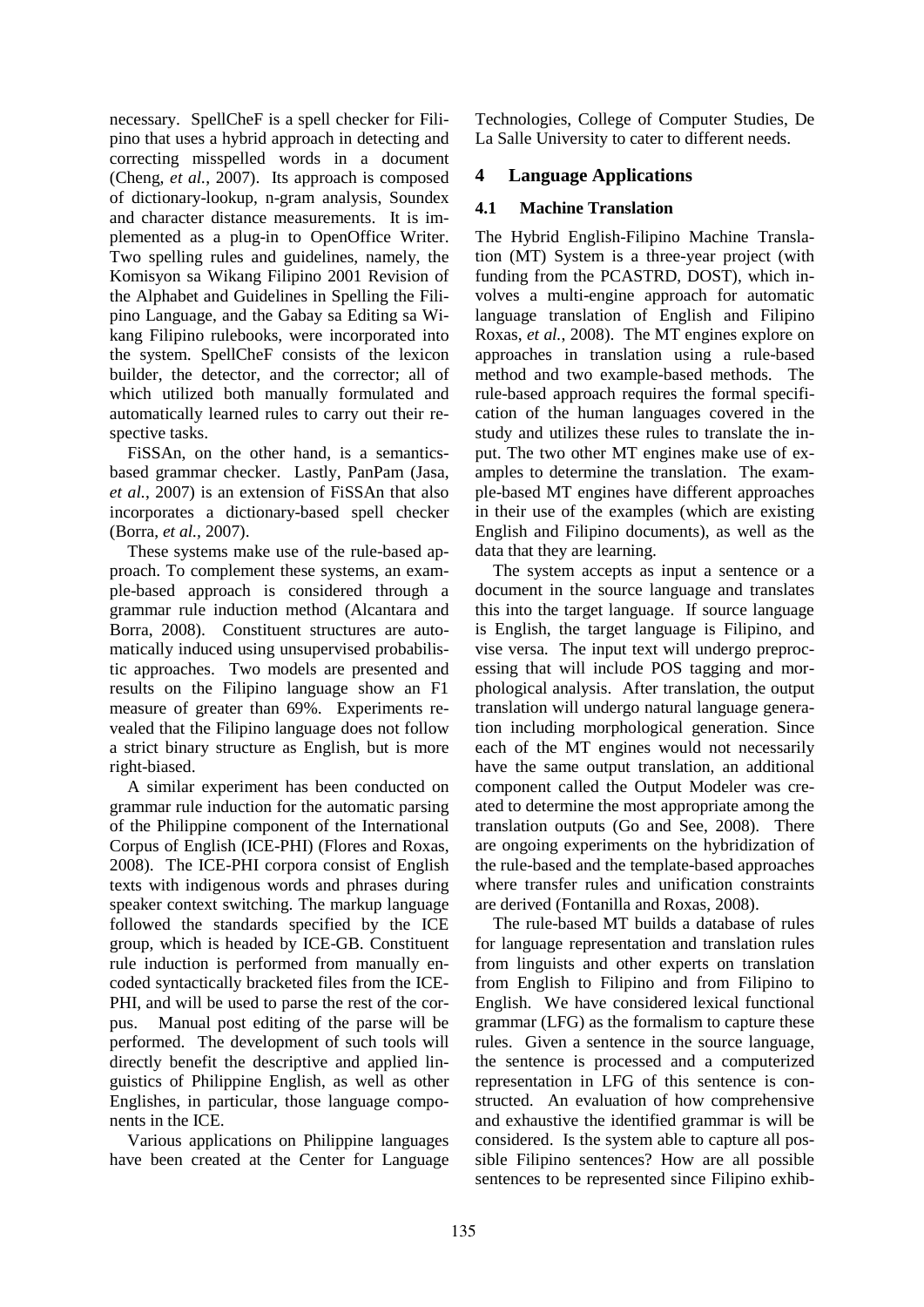its some form of free word order in sentences? The next step is the translation step, that is, the conversion of the computerized representation of the input sentence into the intended target language. After the translation process, the computerized representation of the sentence in the target language will now be outputted into a sentence form, or called the generation process. Although it has been shown in various studies elsewhere and on various languages that LFG can be used for analysis of sentences, there is still a question of whether it can be used for the generation process. The generation involves the outputting of a sentence from a computer-based representation of the sentence. This is part of the work that the group intends to address.

The major advantage of the rule-based MT over other approaches is that it can produce high quality translation for sentence patterns that were accurately captured by the rules of the MT engine; but unfortunately, it cannot provide good translations to any sentence that go beyond what the rules have considered.

In contrast to the rule-based MT which requires building the rules by hand, the corpusbased MT system automatically learns how translation is done through examples found in a corpus of translated documents. The system can incrementally learn when new translated documents are added into the knowledge-base, thus, any changes to the language can also be accommodated through the updates on the example translations. This means it can handle translation of documents from various domains (Alcantara, *et al.*, 2006).

The principle of garbage-in-garbage-out applies here; if the example translations are faulty, the learned rules will also be faulty. That is why, although human linguists do not have to specify and come up with the translation rules, the linguist will have to first verify the translated documents and consequently, the learned rules, for accuracy.

It is not only the quality of the collection of translations that affects the overall performance of the system, but also the quantity. The collection of translations has to be comprehensive so that the translation system produced will be able to translate as much types of sentences as possible. The challenge here is coming up with a quantity of examples that is sufficient for accurate translation of documents.

With more data, a new problem arises when the knowledge-base grows so large that access to it and search for applicable rules during translation requires tremendous amount of access time and to an extreme, becomes difficult. Exponential growth of the knowledge-base may also happen due to the free word order nature of Filipino sentence construction, such that one English sentence can be translated to several Filipino sentences. When all these combinations are part of the translation examples, a translation rule will be learned and extracted by the system for each combination, thus, causing growth of the knowledge-base. Thus, algorithms that perform generalization of rules are considered to remove specificity of translation rules extracted and thus, reduce the size of the rule knowledge-base.

One of the main problems in language processing most especially compounded in machine translation is finding the most appropriate translation of a word when there are several meanings of source words, and various target word equivalents depending on the context of the source word. One particular study that focuses on the use of syntactic relationships to perform word sense disambiguation has been explored (Domingo and Roxas, 2006). It uses an automated approach for resolving target-word selection, based on "word-to-sense" and "sense-to-word" relationship between source words and their translations, using syntactic relationships (subject-verb, verb-object, adjective-noun). Using information from a bilingual dictionary and word similarity measures from WordNet, a target word is selected using statistics from a target language corpus. Test results using English to Tagalog translations showed an overall 64% accuracy for selecting word translation.

Other attempts on MT are on Tagalog to Cebuano (Yara, 2007), and Ilocano to English (Miguel and Dy, 2008). Both researches focus on building the language resources for the languages Cebuano and Ilocano, respectively, since focus on the Philippine languages have so far been on Tagalog. It is also important to note that these contributions are local researches being done where the languages are actually spoken and actively in usage.

#### **4.2 Sign Language Processing**

Most of the work that we have done focused on textual information. Recently, we have explored on video and speech forms.

With the inclusion of the Filipino sign language in a corpora building project (Roxas, *et al.,* 2009), video formats are used to record, edit, gloss and transcribe signs and discourse. Video editing merely cuts the video for final rendering,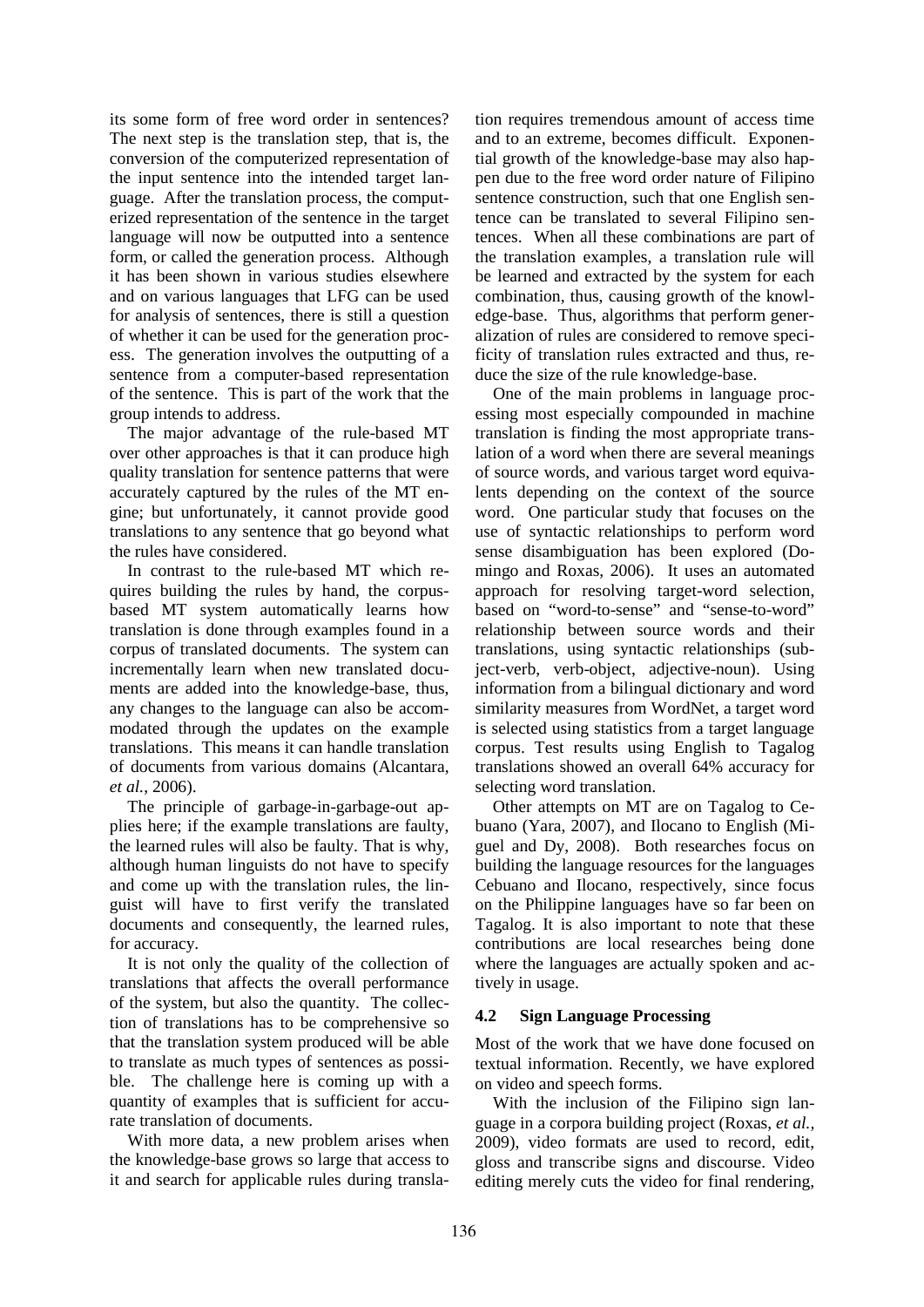glossing allows association of sign to particular words, and transcription allows viewing of textual equivalents of the signed videos.

Work on the automatic recognition of Filipino sign language involves digital signal processing concepts. Initial work has been done on sign language number recognition (Sandjaja, 2008) using color-coded gloves for feature extraction. The feature vectors were calculated based on the position of the dominant-hand's thumb. The system learned through a database of numbers from 1 to 1000, and tested by the automatic recognition of Filipino sign language numbers and conversion into text. Over-all accuracy of number recognition is 85%.

Another proposed work is the recognition of non-manual signals focusing on the various parts of the face; in particular, initially, the mouth is to be considered. The automatic interpretation of the signs can be disambiguated using the interpretation of the non-manual signals.

#### **4.3 Speech Systems**

PinoyTalk is an initial study on a Filipinobased text to speech system that automatically generates the speech from input text (Casas, *et al.,* 2004). The input text is processed and parsed from words to syllables, from syllables to letters, and assigned prosodic properties for each one. Six rules for Filipino syllabication were identified and used in the system. A rule-based model for Filipino was developed and used as basis for the implementation of the system. The following were determined in the study considering the Filipino speaker: duration of each phoneme and silences, intonation, pitches of consonants and vowel, and pitches of words with the corresponding stress. The system generates an audio output and able to save the generated file using the mp3 or wav file format.

A system has been developed at the Digital Signal Processing Laboratory at the University of the Philippines at Diliman to automatically recognize emotions such as anger, boredom, happiness and satisfaction (Ebarvia, *et al.*, 2008).

## **5 Future Directions**

Through the Center for Language Technologies of the College of Computer Studies, De la Salle University, and our partners, varied NLP resources have been built, and applications and researches explored. Our faculty members and our students have provided the expertise in these challenging endeavors, with multi-disciplinary efforts and collaborations. Through our graduate programs, we have trained many of the faculty members of universities from various parts of the country; thus, providing a network of NLP researchers throughout the archipelago. We have organized the National NLP Research Symposium for the past five years, through the efforts of the CeLT of CCS-DLSU, and through the support of government agencies such as PCASTRD, DOST and CHED, and our industry partners. Last year, we hosted an international conference (the  $22<sup>nd</sup>$  Pacific Asia Conference on Language, Information and Computation) which was held in Cebu City in partnership with UPVCC and Cebu Institute of Technology. We have made a commitment to nurture and strengthen NLP researches and collaboration in the country, and expand on our international linkages with key movers in both the Asian region and elsewhere. For the past five years, we have brought in and invited internationallyacclaimed NLP researchers into the country to support these endeavors. Recently, we have also received invitations as visiting scholars, and participants to events and meetings within the Asean region which provided scholarships, which in turn, we also share with our colleagues and researchers in other Philippine universities.

It is an understatement to say that much has to be explored in this area of research that interleaves diverse disciplines among technologybased areas (such as NLP, digital signal processing, multi-media applications, and machine learning) and other fields of study (such as language, history, psychology, and education), and cuts across different regions and countries, and even time frames (Cheng, *et al*., 2008). It is multi-modal and considers various forms of data from textual, audio, video and other forms of information. Thus, much is yet to be accomplished, and experts with diverse backgrounds in these various related fields will bring this area of research to a new and better dimension.

## **References**

- D. Alcantara and A. Borra. 2008. Constituent Structure for Filipino: Induction through Probabilistic Approaches. *Proceedings of the 22nd Pacific Asia Conference on Language, Information and Computation (PACLIC).* 113-122.
- D. Alcantara, B. Hong, A. Perez and L. Tan. 2006. *Rule Extraction Applied in Language Translation – R.E.A.L. Translation*. Undergraduate Thesis, De la Salle University, Manila.